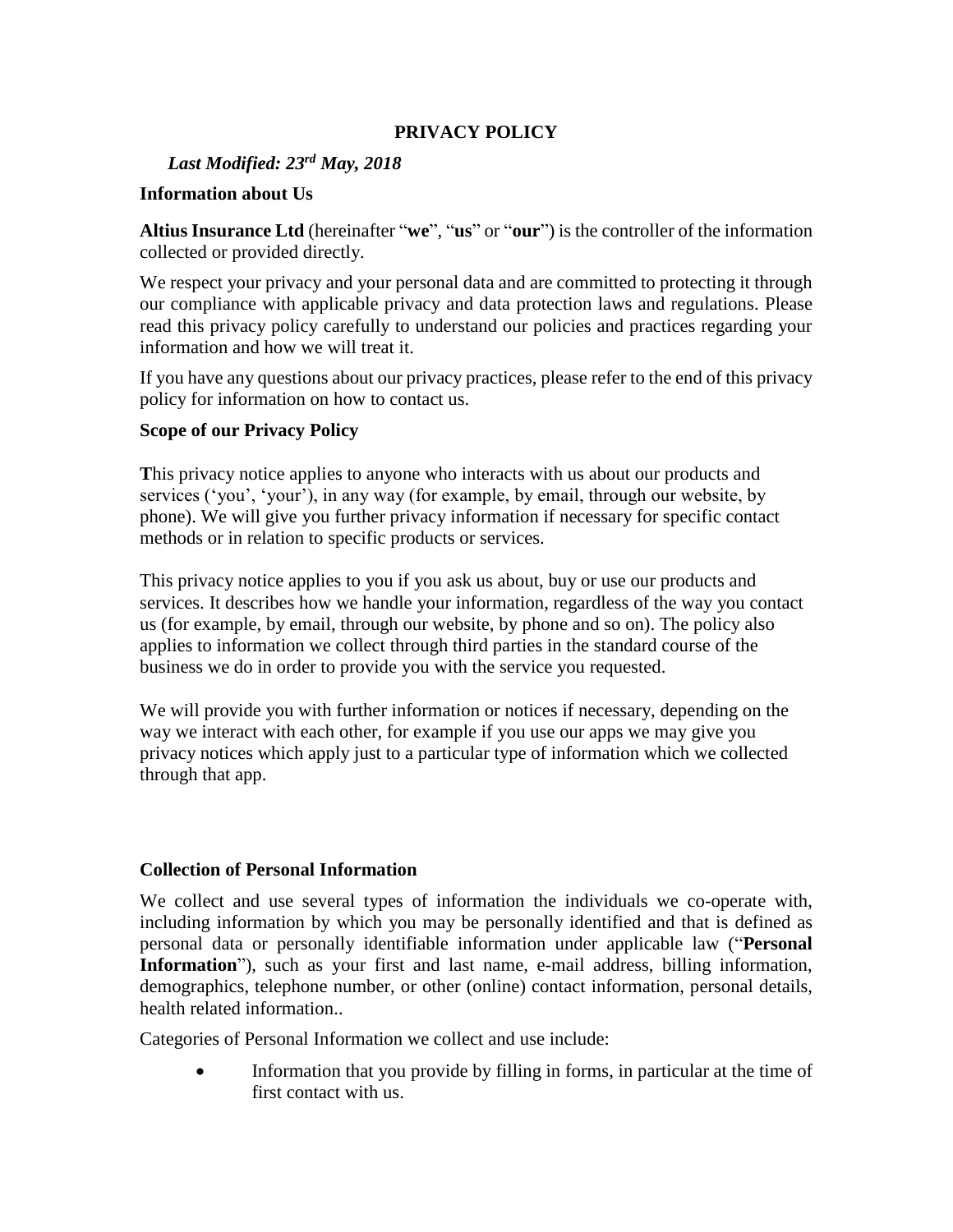- Records and copies of your correspondence (including e-mail addresses), if you contact us.
- Details of insurance payment claims you perform including the supporting evidence you submit with them..

## **Purposes for Which We Use Your Personal Information**

In general, we use information that we collect about you or that you provide to us, including General Personal Information and Special Personal Information (sensitive), for following purposes:

- **Provision of services**: to provide you with information on our insurance products, on the products or services that you request from us and for fulfilling our obligations in order to provide you the service you requested and we agreed to provide;
- **Customer management**: to manage your account to process your claims and to provide you with the necessary support and insurance coverage. Further we will provide you with notices about your account, including notices, notices about changes to any products or services we offer or provide through it;
- **Advertising**: following explicit consent to communicate with you about products or services that may be of interest to you either from us, our affiliates or other third parties;
- **Functionality and security**: to detect, prevent, and respond to actual or potential fraud, illegal activities, or intellectual property infringement;
- **Compliance**: to enforce our terms and conditions and to comply with our legal obligations as these derive from the applicable laws or our regulators;
- in any other way we may describe when you provide the information; or for any other purpose with your consent provided separately from this privacy policy.

# **Disclosure of Your Personal Information**

We want you to understand when and to whom we disclose Personal Information and other information we have collected about you or your activities on the Website. We do not share your Personal Information with third parties except as indicated below:

• **Affiliates.** We share above categories of Personal Information with our subsidiaries and affiliates to the extent this is necessary for the purposes of provision of services, customer management, customization of content, advertising (if you have consented) and security, and compliance, or to the extent you have provided your consent provided separately from this privacy policy.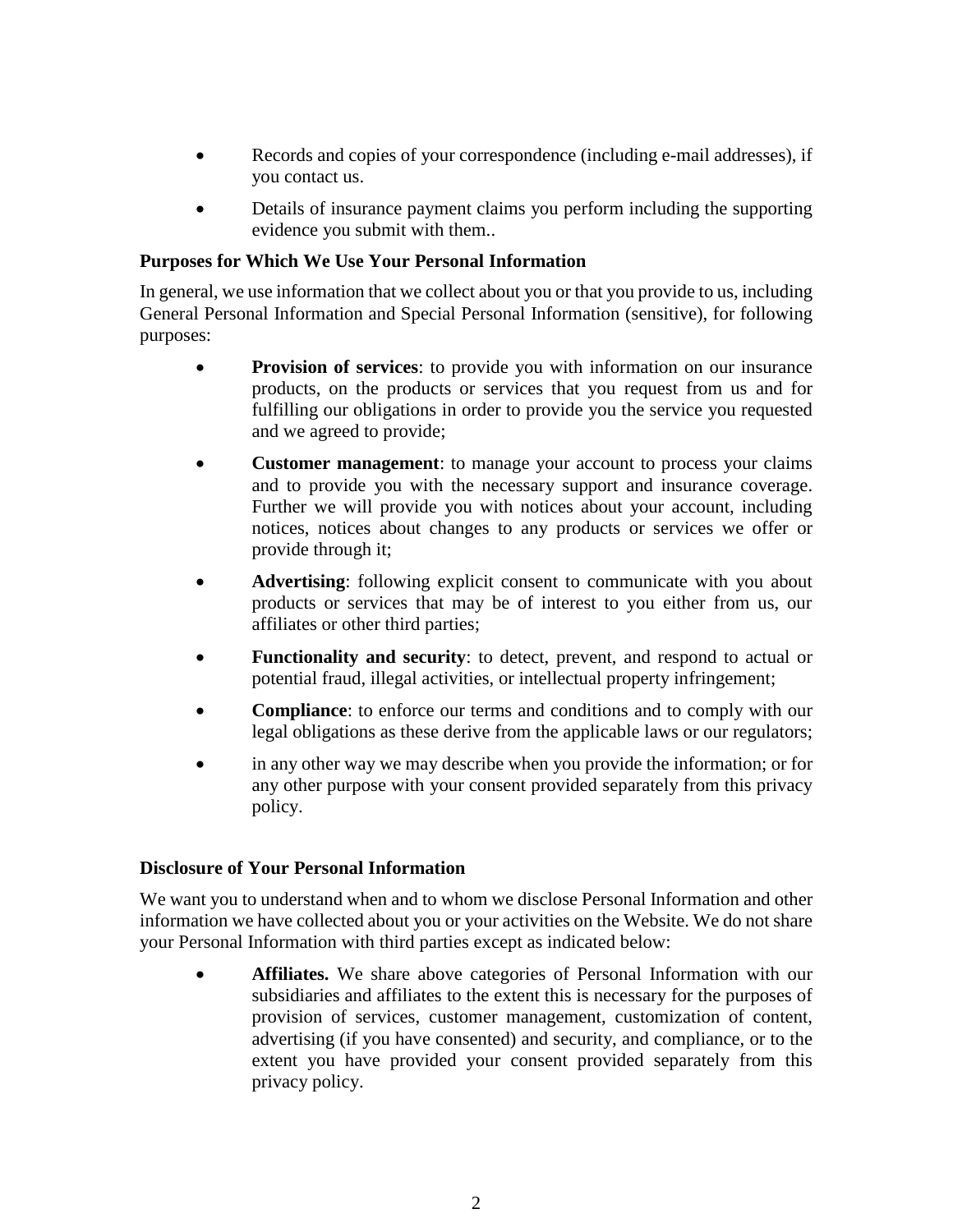- **Service Providers.** To our authorized service providers that perform certain services on our behalf, including for purposes of provision of the services you requested from us, customer management and security. These services may include fulfilling orders, processing credit card payments, risk and fraud detection and mitigation, providing customer service and marketing assistance. These service providers may have access to Personal Information needed to perform their functions but are not permitted to share or use such information for any other purposes. We have taken all reasonable steps to ensure that they comply with the current data protection regulations.
- **Legal successors**. To a buyer or other successor in the event of a merger, divestiture, restructuring, reorganization, dissolution or other sale or transfer of some or all of our assets, whether as a going concern or as part of bankruptcy, liquidation or similar proceeding, in which personal information held by is among the assets transferred. Should such a sale or transfer occur, we will use reasonable efforts to try to ensure that the entity to which we transfer your personal information uses it in a manner that is consistent with this privacy policy.
- **Other.** To the extent this is necessary to fulfill any other purpose not mentioned above for which you provided Personal Information and, if applicable, your consent separately from this privacy policy.

We also disclose your Personal Information to other third parties, including official authorities, courts, or other public bodies:

- In response to a subpoena or similar investigative demand, a court order or other judicial or administrative order, or a request for cooperation from a law enforcement or other government agency; to establish or exercise our legal rights; to defend against legal claims; to comply with applicable law or cooperate with law enforcement, government or regulatory agencies; or to enforce our Website terms and conditions or other agreements or policies; or as otherwise required by law (including responding to any government or regulatory request). In such cases, we may raise or waive any legal objection or right available to us, in our sole discretion.
- To the extent a disclosure is necessary in connection with efforts to investigate, prevent, report or take other action regarding illegal activity, suspected fraud or other wrongdoing; to protect and defend the rights, property or safety of our company, our users, our employees, or others; to maintain and protect the security and integrity of our Website or infrastructure.

Third parties to whom we may disclose Personal Information may have their own privacy policies which describe how they use and protect Personal Information. If you want to learn more about their privacy practices, we encourage you to visit the websites of those third parties.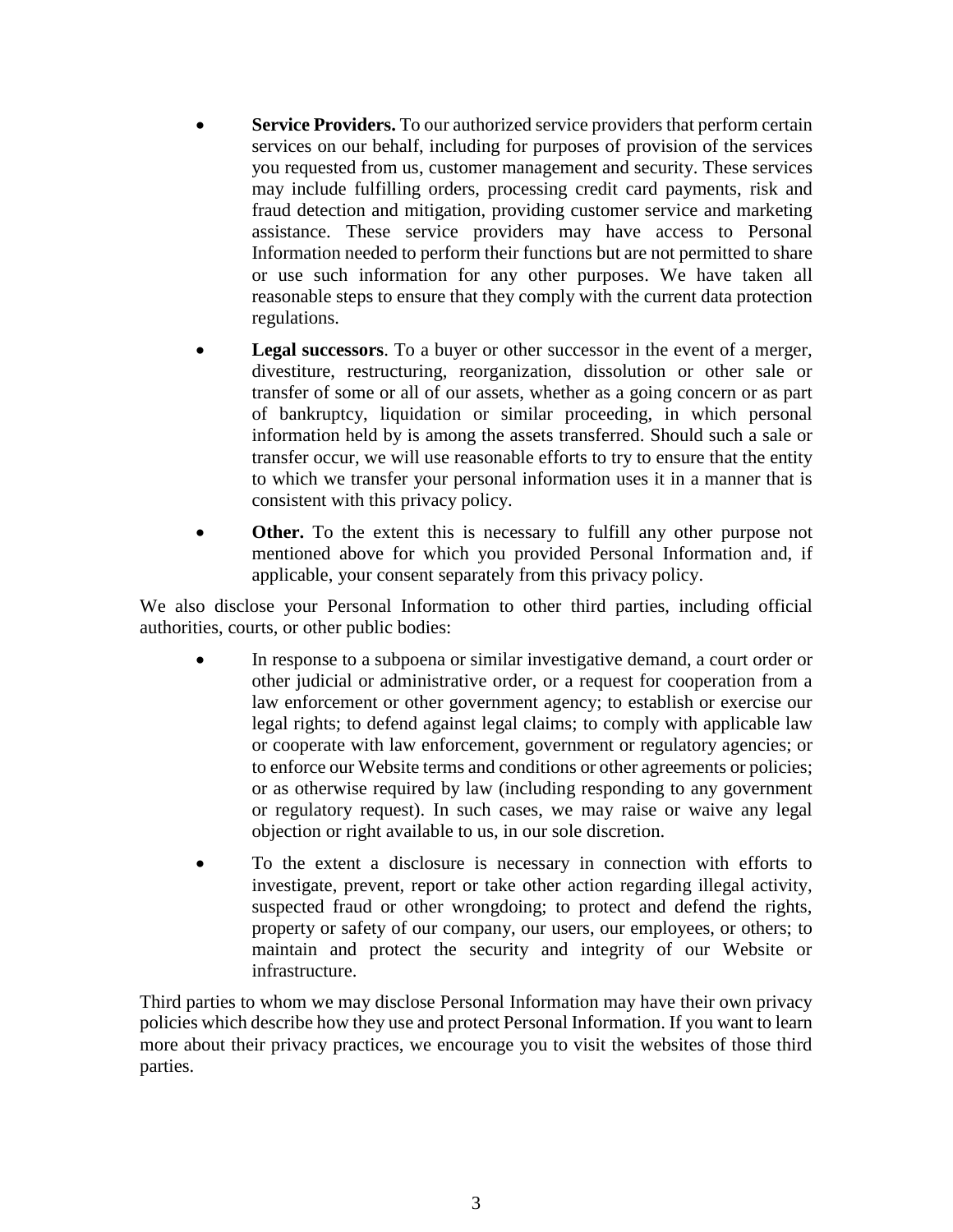We may disclose aggregated information about our users, and information that does not identify any individual, without restriction. In particular, we may transfer non-Personal Information and process it outside your country of residence, wherever the Website, its [affiliates](https://www.linkedin.com/legal/privacy-policy#Section_2_5) and service providers operate. We may combine non-Personal Information we collect with additional non-Personal Information collected from other sources. We also may share aggregated information with third parties, including advisors, advertisers and investors, for the purpose of conducting general business analysis.

## **How We Store Your Personal Information**

The information that we collect about you, including Personal Information, will be stored and processed in Cyprus and/or in remote cases in the Countries in which we and the third parties mentioned above maintain facilities. If you are located in the European Union or other regions with laws governing data collection and use that may differ from European data protection laws, please note that in the course of providing you with the service you requested we may transfer Personal Information to some of these countries and jurisdictions that have data protection laws that do not provide the exact same level of protection as in your jurisdiction, however we make every effort possible to verify and audit that the processor and sub processors provide the best level of protection of personal data.

**Retention of Personal Information**We keep your personal information in line with set periods calculated using the following criteria.

- o How long you have been a customer with us, the types of products or services you have with us, and when you will stop being our customer.
- o How long it is reasonable to keep records to show we have met the obligations we have to you and by law.
- o Any time limits for making a claim.
- o Any periods for keeping information which are set by law or recommended by regulators, professional bodies or associations.
- o Any relevant proceedings that apply.

If you would like more information about how long we will keep your information for, please contact us at **dpo@altiusinsurance.com.cy**

### **Legal Bases for Collection, Use and Disclosure of Your Personal Information**

There are different legal bases that we rely on to collect, use and disclose your Personal Information, namely:

• **Consent:** We will rely on your consent to use (i) your Personal Information for marketing and advertising purposes; (ii) your Personal Information for other purposes when we ask for your consent separately from this privacy policy and for which the purpose of the process does not relate to the services we offer to you..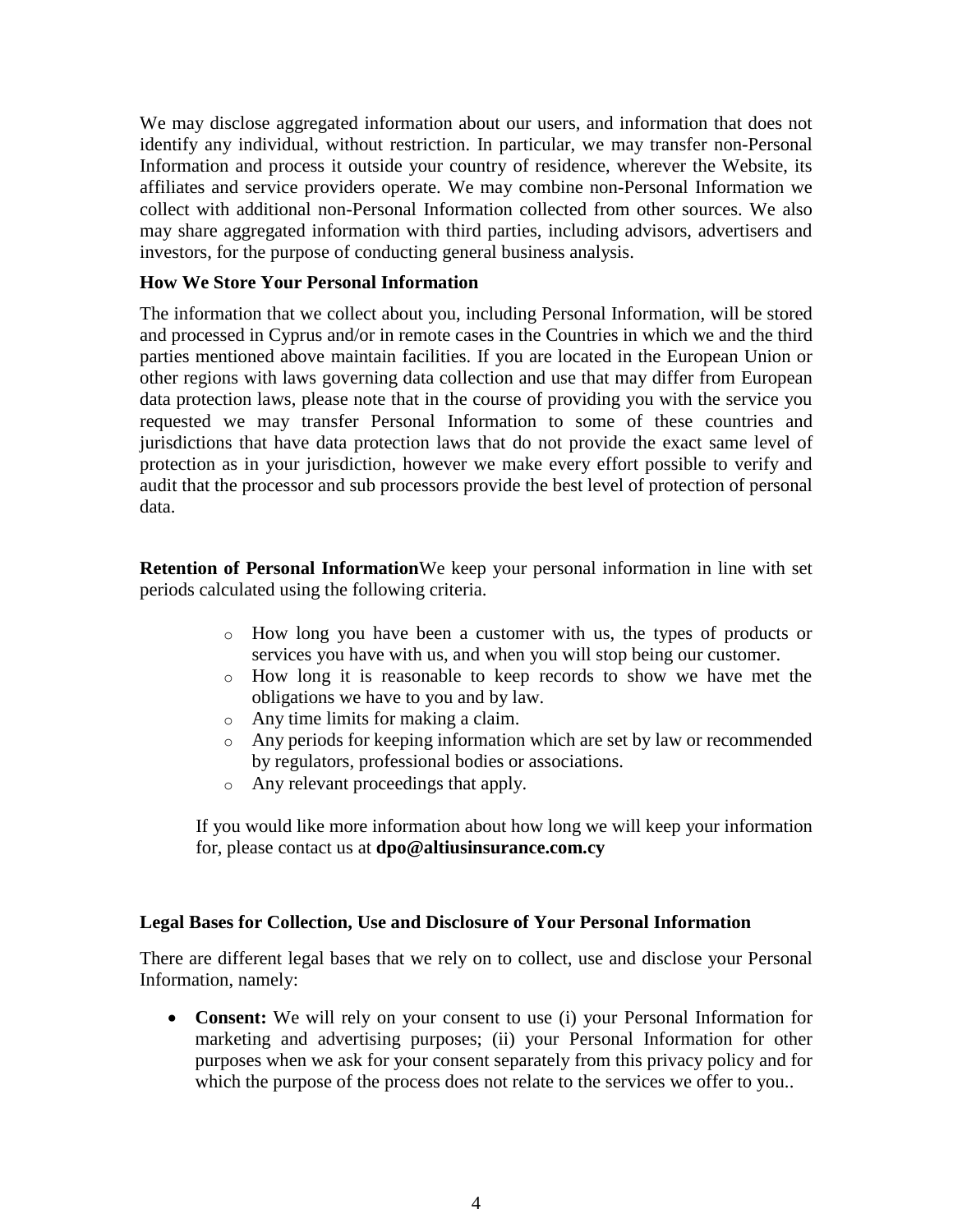- **Performance of contract:** The use of your Personal Information for purposes of providing the services, customer management and functionality and security as described above is necessary to perform the services provided to you under our term and conditions and any other contract that you have with us.
- **Compliance with legal obligation:** We are permitted to use your Personal Information in to the extent this is required to comply with a legal obligation to which we are subject.

## **How We Protect the Security of Your Personal Information**

We take appropriate security measures (including physical, electronic and procedural measures) to safeguard your Personal Information from unauthorized access and disclosure. For example, only authorized employees are permitted to access Personal Information, and they may do so only for permitted business functions. In addition we have trained our employees on how to handle, manage and process personal data, applied upgraded technical measures and transformed our policies and procedures in a way that will comply with the General Data Protection Regulation.

Users should also take care with how they handle and disclose their Personal Information and should avoid sending Personal Information through insecure email. We are not responsible for circumventions of any privacy settings or security measures contained on the Website.

## **Choices About How We Collect, Use and Disclose Your Personal Information**

We strive to provide you with choices regarding the Personal Information you provide to us.

- You can choose not to provide us with certain Personal Information, but depending on the information you may choose not to provide us with, that may result in assessing you in a different and potentially worse way.
- When you register with us, you may be given a choice as to whether you want to receive email messages, newsletters or advertising material about product updates, improvements, special offers, or containing special distributions of content by us. If consented yet later on you decide you no longer want to receive commercial or promotional emails or newsletters from us, you will need to avail yourself by contacting the Company directly either via email or phone at the information mentioned at the end of this document. It may take up to seven days for us to process an opt-out request. We may send you other types of transactional and relationship e-mail communications, without offering you the opportunity to opt out of receiving them as these will related directly to your relationship with us.
- If you provided Personal Information, you may terminate your relationship with us at any time as per the provision of the between us agreement or engagement. If you choose to do so, your Personal Information will be deleted in accordance with our retention policy.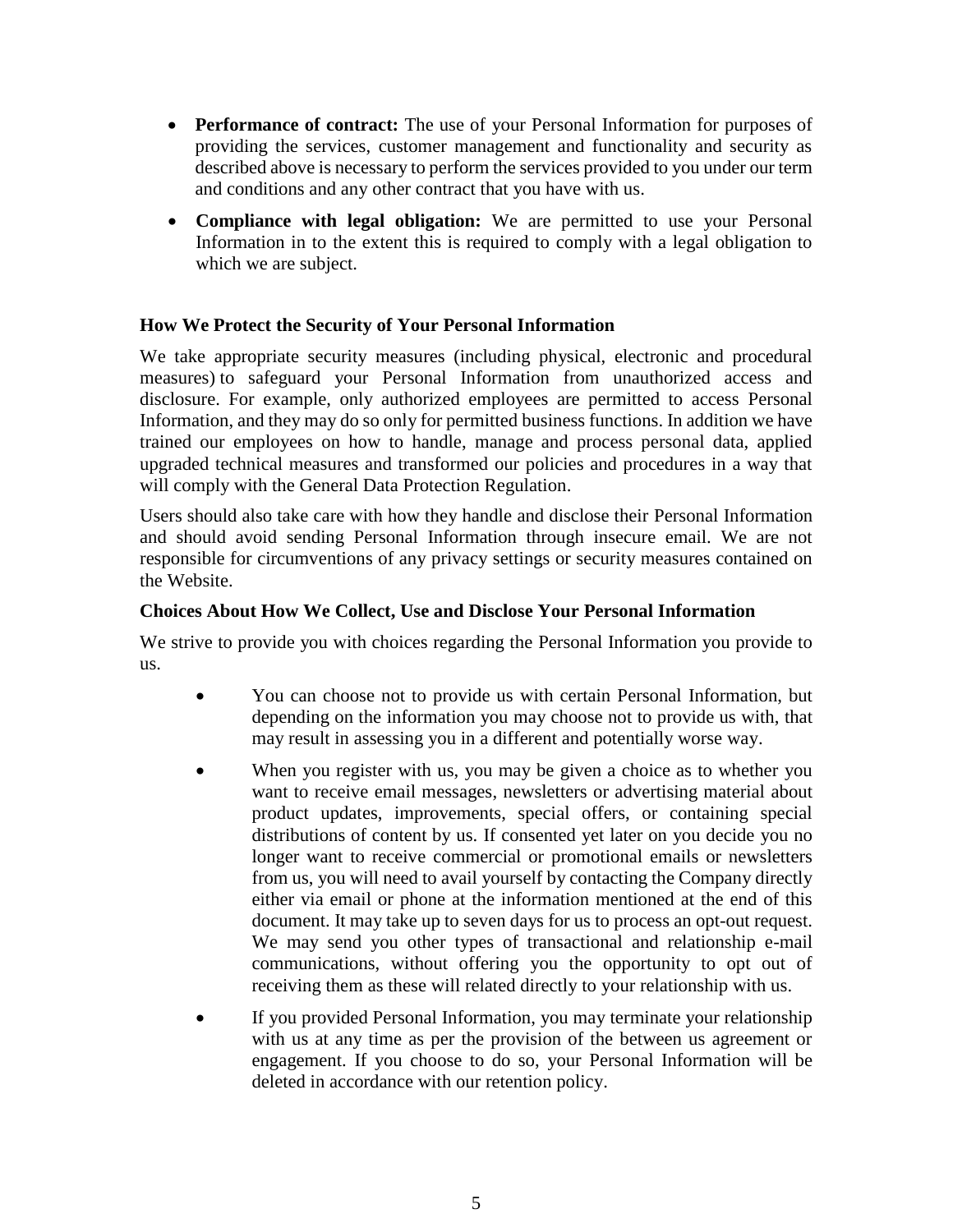### **Your Rights Related to Your Personal Information**

You have the right to access your information and to ask us to correct any mistakes and delete and restrict the use of your information. You also have the right to object to us using your information, to ask us to transfer of information you have provided, to withdraw permission you have given us to use your information and to ask us not to use automated decisionmaking which will affect you. For more information, see below.

You have the following rights (certain exceptions apply).

- **o Right of access**: the right to make a written request for details of your personal information and a copy of that personal information
- **o Right to rectification**: the right to have inaccurate information about you corrected or removed
- **o Right to erasure ('right to be forgotten')**: the right to have certain personal information about you erased
- **o Right to restriction of processing**: the right to request that your personal information is only used for restricted purposes
- **o Right to object**: the right to object to processing of your personal information in cases where our processing is based on the performance of a task carried out in the public interest or we have let you know the processing is necessary for our or a third party's legitimate interests. You can object to our use of your information for profiling purposes where it is in relation to direct marketing
- **o Right to data portability**: the right to ask for the personal information you have made available to us to be transferred to you or a third party in machine-readable formats
- **o Right to withdraw consent**: the right to withdraw any consent you have previously given us to handle your personal information. If you withdraw your consent, this will not affect the lawfulness of Bupa's use of your personal information prior to the withdrawal of your consent and we will let you know if we will no longer be able to provide you your chosen product or service
- **o Right in relation to automated decisions**: you have the right not to be subject to a decision based solely on automated processing which produces legal effects concerning you or similarly significantly affects you, unless it is necessary for entering into a contract with you, it is authorised by law or you have given your explicit consent. We will let you know when such decisions are made, the lawful grounds we rely on and the rights you have.

Please note: Other than your right to object to the use of your data for direct marketing (and profiling to the extent used for the purposes of direct marketing), your rights are not absolute: they do not always apply in all cases and we will let you know in our correspondence with you how we will be able to comply with your request.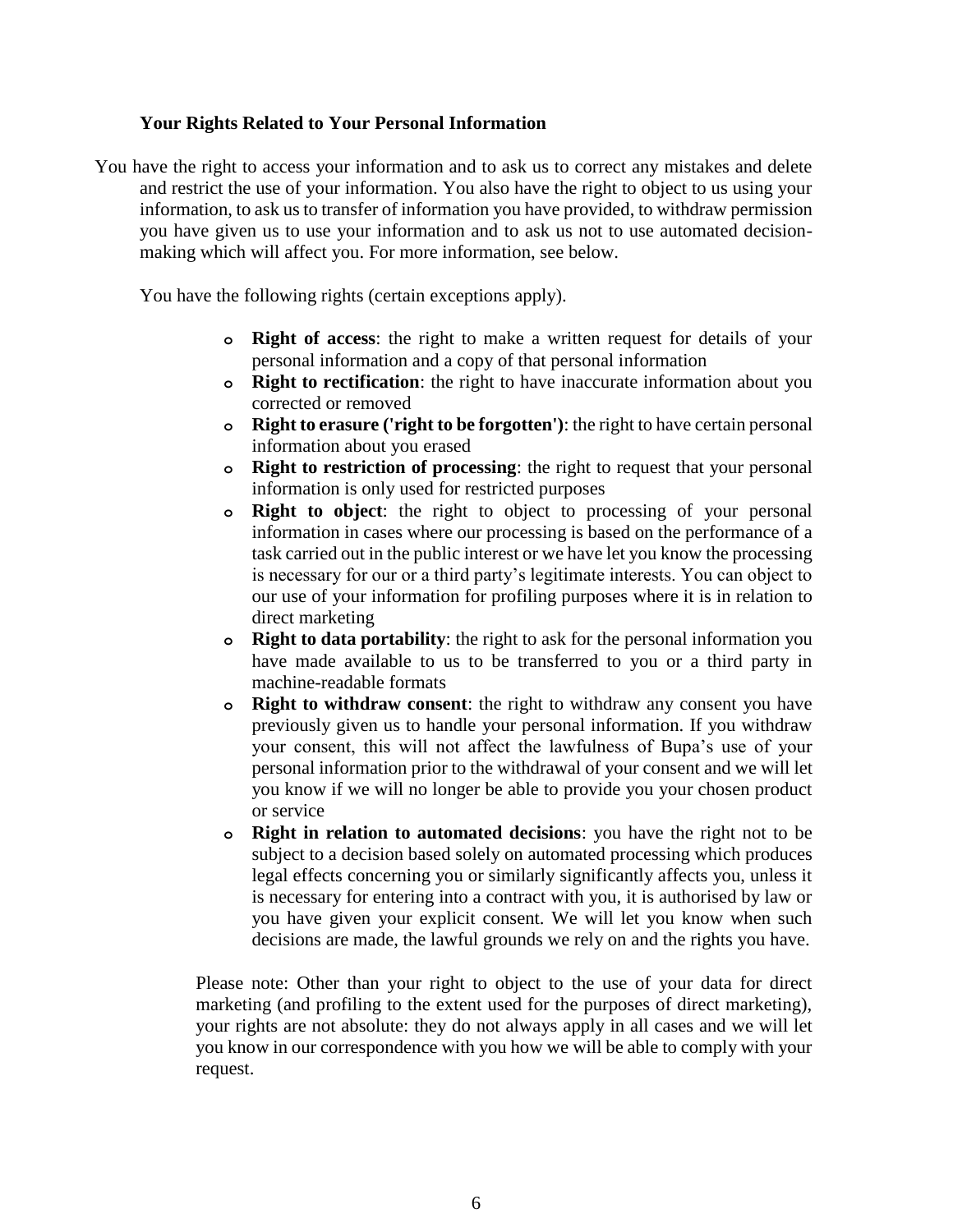You may, at any time, send us an e-mail at **dpo@altiusinsurance.com.cy** to exercise your above rights in accordance with the applicable legal requirements and limitations. If you are located in the European Economic Area, you have a right to lodge a complaint with the local data protection authority being the Office of the Commissioner for the Protection of Personal Data.

Also note that it is possible that we require additional information from you in order to verify your authorization to make the request and to honor your request.

# **Changes to Our Privacy Policy**

We may modify or revise our privacy policy from time to time. Although we may attempt to notify you when major changes are made to this privacy policy, you are expected to periodically review the most up-to-date version found at our website [www.altiusinsurance.eu](http://www.altiusinsurance.eu/) so you are aware of any changes, as they are binding on you.

If we change anything in our privacy policy, the date of change will be reflected in the "last modified date". You agree that you will periodically review this privacy policy and refresh the page when doing so. You agree to note the date of the last revision to our privacy policy. If the "last modified" date is unchanged from the last time you reviewed our privacy policy, then it is unchanged. On the other hand, if the date has changed, then there have been changes, and you agree to re-review our privacy policy, and you agree to the new ones. By continuing to use the Website subsequent to us making available an amended version of our privacy policy in a way that you can easily take notice of it, you thereby consent to such amendment.

# **Enforcement; Cooperation**

We regularly review our compliance with this privacy policy. Please feel free to direct any questions or concerns regarding this privacy policy or our treatment of Personal Information by contacting us through this Website at [www.altiusinsurance.eu](http://www.altiusinsurance.eu/) When we receive a formal written complaint, it is our policy to contact the complaining party regarding his or her concerns. We will cooperate with the appropriate regulatory authorities, including local data protection authorities, to resolve any complaints regarding the collection, use and disclosure of Personal Information that cannot be resolved by an individual and us.

# **No Rights of Third Parties**

This privacy policy does not create rights enforceable by third parties or require disclosure of any Personal Information relating to users of the Website.

# **No Error Free Performance**

We do not guarantee error-free performance under this privacy policy. We will use reasonable efforts to comply with this privacy policy and will take prompt corrective action when we learn of any failure to comply with our privacy policy. We shall not be liable for any incidental, consequential or punitive damages relating to this privacy policy.

# **Contact Information**

If you have any questions about this privacy policy or our information-handling practices, please contact us at [www.altiusinsurance.eu](http://www.altiusinsurance.eu/)